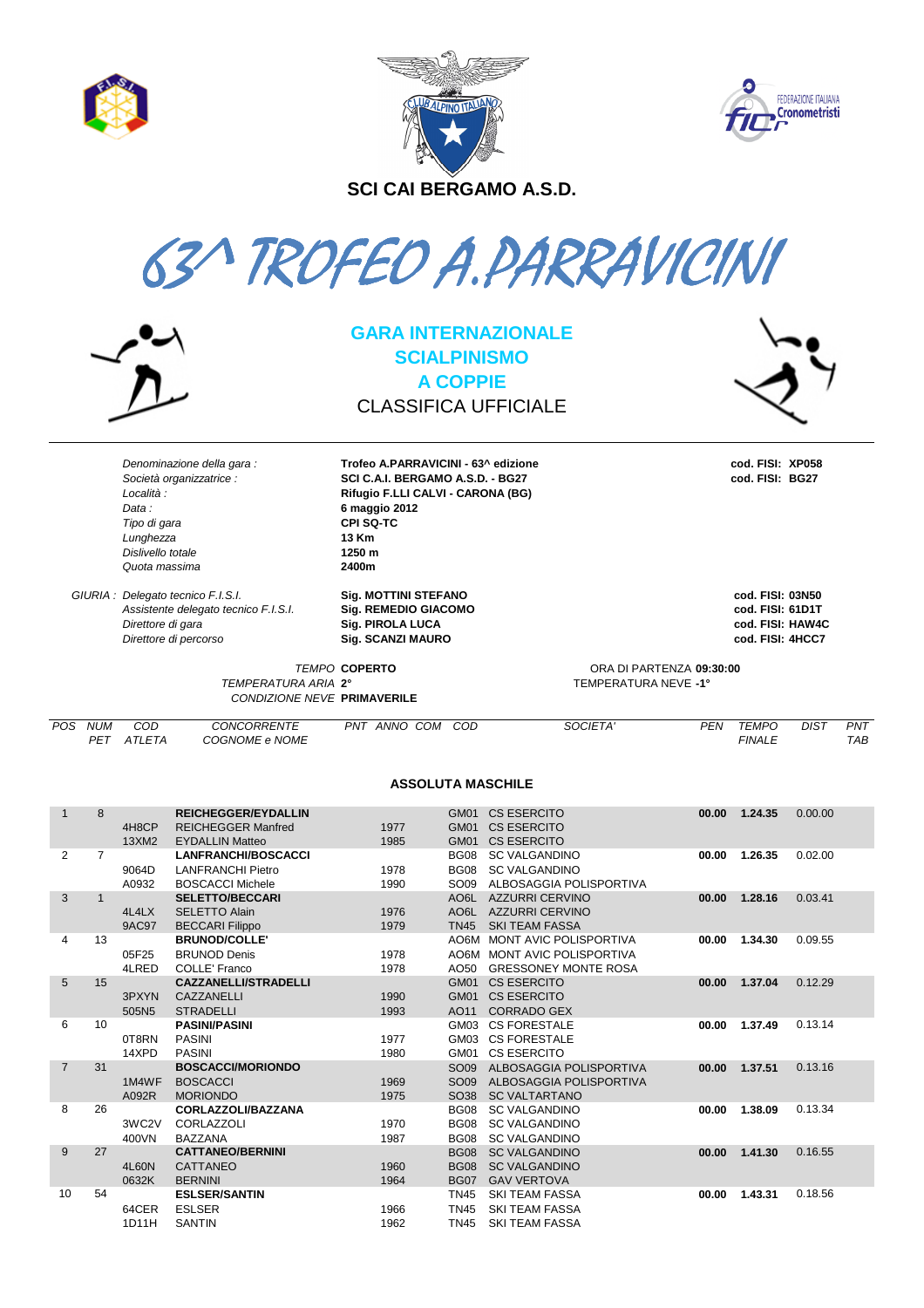| 11 | 50                |                    | <b>SANGIOVANNI/GATTI</b>                |              |             | BG72 LAME PERREL                                       | 00.00 | 1.48.30       | 0.23.55 |
|----|-------------------|--------------------|-----------------------------------------|--------------|-------------|--------------------------------------------------------|-------|---------------|---------|
|    |                   | 1KN <sub>8</sub> C | <b>SANGIOVANNI</b>                      | 1972         |             | BG72 LAME PERREL                                       |       |               |         |
|    |                   | 4L4N3              | <b>GATTI</b>                            | 1972         |             | BG72 LAME PERREL                                       |       |               |         |
| 12 | 5                 |                    | <b>CASTELLI/BONDIOLI</b>                |              |             | BG07 GAV VERTOVA                                       | 00.00 | 1.48.56       | 0.24.21 |
|    |                   | HATV <sub>5</sub>  | <b>CASTELLI</b>                         | 1978         |             | BG07 GAV VERTOVA                                       |       |               |         |
|    |                   | 9291W              | <b>BONDIOLI</b>                         | 1983         |             | BG07 GAV VERTOVA                                       |       |               |         |
| 13 | 28                |                    | <b>POLI/DARIOLI</b>                     |              |             | <b>BG08 SC VALGANDINO</b>                              | 00.00 | 1.51.17       | 0.26.42 |
|    |                   | LAW4K              | <b>POLI</b>                             | 1990         |             | <b>BG08 SC VALGANDINO</b>                              |       |               |         |
|    |                   | <b>AAEPZ</b>       | <b>DARIOLI</b>                          | 1990         |             | VB13 SC BOGNANCO                                       |       |               |         |
| 14 | $12 \overline{ }$ |                    | <b>BONORIS/DONATI</b>                   |              | BG08        | SNOW ALP ALTA VALLE SERIANA                            | 00.00 | 1.51.38       | 0.27.03 |
|    |                   | 1EVDM              | <b>BONORIS</b>                          | 1985         | <b>BG08</b> | SNOW ALP ALTA VALLE SERIANA                            |       |               |         |
|    |                   | 9060H              | <b>DONATI</b>                           | 1981         |             | BG8P SNOW ALP ALTA VALLE SERIANA                       |       |               |         |
| 15 | 19                |                    | <b>SAVOLDELLI/FORNONI</b>               |              |             | BG55 SC 13 CLUSONE                                     | 00.00 | 1.52.54       | 0.28.19 |
|    |                   | EA98A<br>LA5AZ     | <b>SAVOLDELLI</b><br><b>FORNONI</b>     | 1982<br>1987 |             | BG55 SC 13 CLUSONE<br>BG8P SNOW ALP ALTA VALLE SERIANA |       |               |         |
| 16 | 37                |                    | <b>BOCCARDI/BONACORSI</b>               |              | BG8P        | SNOW ALP ALTA VALLE SERIANA                            | 00.00 | 1.55.03       | 0.30.28 |
|    |                   | 51609              | <b>BOCCARDI</b>                         | 1974         |             | BG8P SNOW ALP ALTA VALLE SERIANA                       |       |               |         |
|    |                   | 710PV              | <b>BONACORSI</b>                        | 1968         | <b>BG58</b> | <b>SC GROMO AD</b>                                     |       |               |         |
| 17 | 47                |                    | PIFFARI/ALBRICCI                        |              |             | BG8P SNOW ALP ALTA VALLE SERIANA                       | 00.00 | 1.57.20       | 0.32.45 |
|    |                   | 14WH1              | <b>PIFFARI</b>                          | 1962         | BG8P        | SNOW ALP ALTA VALLE SERIANA                            |       |               |         |
|    |                   | 9060C              | <b>ALBRICCI</b>                         | 1972         | BG8P        | SNOW ALP ALTA VALLE SERIANA                            |       |               |         |
| 18 | 49                |                    | <b>SALVALAI/ROVETTA</b>                 |              | <b>BS92</b> | <b>UGOLINI SKIALP</b>                                  | 00.00 | 1.57.34       | 0.32.59 |
|    |                   | EA4R0              | <b>SALVALAI</b>                         | 1965         | <b>BS92</b> | <b>UGOLINI SKIALP</b>                                  |       |               |         |
|    |                   | 03R7M              | <b>ROVETTA</b>                          | 1974         | <b>BS92</b> | <b>UGOLINI SKIALP</b>                                  |       |               |         |
| 19 | 46                |                    | <b>NEGRONI/RODIGARI</b>                 |              | BG8P        | SNOW ALP ALTA VALLE SERIANA                            | 00.00 | 2.01.10       | 0.36.35 |
|    |                   | LA1PE              | <b>NEGRONI</b>                          | 1985         | BG8P        | SNOW ALP ALTA VALLE SERIANA                            |       |               |         |
|    |                   | 1JL2R              | <b>RODIGARI</b>                         | 1986         | BG8P        | SNOW ALP ALTA VALLE SERIANA                            |       |               |         |
| 20 | 3                 |                    | <b>VEDOVATI/OCCIONI</b>                 |              |             | BG8K ALPINI NEMBRESE                                   | 00.00 | 2.02.41       | 0.38.06 |
|    |                   | A092R              | <b>VEDOVATI</b>                         | 1966         |             | BG8K ALPINI NEMBRESE                                   |       |               |         |
|    |                   | N03Z8              | <b>OCCIONI</b>                          | 1972         | BG08        | <b>SC VALGANDINO</b>                                   |       |               |         |
| 21 | 9                 |                    | <b>PODETTI/PODETTI</b>                  |              | TN13        | <b>FONDO VAL SOLE</b>                                  | 00.00 | 2.03.18       | 0.38.43 |
|    |                   | <b>HA53T</b>       | <b>PODETTI</b>                          | 1965         | TN13        | <b>FONDO VAL SOLE</b>                                  |       |               |         |
|    |                   | 3VX07              | <b>PODETTI</b>                          | 1969         | TN13        | FONDO VAL SOLE                                         |       |               |         |
| 22 | 29                |                    | <b>PESENTI/ARSUFFI</b>                  |              |             | BG02 SAN PELLEGRINO                                    | 00.00 | 2.03.53       | 0.39.18 |
|    |                   | 04JTF              | <b>PESENTI</b>                          | 1976         | <b>BG02</b> | SAN PELLEGRINO                                         |       |               |         |
|    |                   | 80PFD              | <b>ARSUFFI</b>                          | 1974         |             | BG81 GS ALTITUDE                                       |       |               |         |
| 23 | 2                 |                    | <b>PINTO/MAFFEIS</b>                    |              | <b>BG81</b> | <b>GS ALTITUDE</b>                                     | 00.00 | 2.05.59       | 0.41.24 |
|    |                   | FA8PC              | <b>PINTO</b>                            | 1979         |             | <b>BG81 GS ALTITUDE</b>                                |       |               |         |
|    |                   | 43385              | <b>MAFFEIS</b>                          | 1959         |             | <b>BG81 GS ALTITUDE</b>                                |       |               |         |
| 24 | 22                |                    | <b>LIRA/PASQUALINI</b>                  |              | <b>TN22</b> | <b>SC CIMA DODICI</b>                                  | 00.00 | 2.08.00       | 0.43.25 |
|    |                   | 85LYD              | LIRA                                    | 1965         | <b>TN22</b> | <b>SC CIMA DODICI</b>                                  |       |               |         |
|    |                   | 85CRV              | PASQUALINI                              | 1965         |             | TN22 SC CIMA DODICI                                    |       |               |         |
| 25 | 33                |                    | <b>CARRARA/GUIZZETTI</b>                |              | <b>BG30</b> | <b>GSA SOVERE</b>                                      | 00.00 | 2.08.39       | 0.44.04 |
|    |                   | 1JK2K              | <b>CARRARA</b>                          | 1963         | <b>BG30</b> | <b>GSA SOVERE</b>                                      |       |               |         |
|    |                   | <b>M0C25</b>       | <b>GUIZZETTI</b>                        | 1971         | <b>BG30</b> | <b>GSA SOVERE</b>                                      |       |               |         |
| 26 | 32                |                    | <b>COLOMBO/PREVITALI</b>                |              |             | BG81 GS ALTITUDE                                       | 00.00 | 2.09.42       | 0.45.07 |
|    |                   | 615RD              | <b>COLOMBO</b>                          | 1964         | <b>BG81</b> | <b>GS ALTITUDE</b>                                     |       |               |         |
|    |                   | N0L6F              | <b>PREVITALI</b>                        | 1974         | <b>BG81</b> | <b>GS ALTITUDE</b>                                     |       |               |         |
| 27 | 52                |                    | <b>BAGARDI/COLOMBO</b><br>E0AWT BAGARDI |              |             | BG72 LAME PERREL<br>BG72 LAME PERREL                   | 00.00 | 2.10.23       | 0.45.48 |
|    |                   | N01J2              | <b>COLOMBO</b>                          | 1964<br>1973 |             | BG72 LAME PERREL                                       |       |               |         |
| 28 | 18                |                    | <b>CARRARA/SCANDELLA</b>                |              |             | BG07 GAV VERTOVA                                       |       | 00.00 2.10.34 | 0.45.59 |
|    |                   | MONXH              | CARRARA                                 | 1983         |             | BG07 GAV VERTOVA                                       |       |               |         |
|    |                   | 618V7              | <b>SCANDELLA</b>                        | 1975         |             | BG55 SC 13 CLUSONE                                     |       |               |         |
| 29 | 44                |                    | POLETTI/CAROBBIO                        |              |             | BG55 SC 13 CLUSONE                                     | 00.00 | 2.11.38       | 0.47.03 |
|    |                   | 02M7J              | <b>POLETTI</b>                          | 1969         |             | BG55 SC 13 CLUSONE                                     |       |               |         |
|    |                   | 7125H              | <b>CAROBBIO</b>                         | 1969         | <b>BG55</b> | SC 13 CLUSONE                                          |       |               |         |
| 30 | 42                |                    | <b>BARBIERO/ANTONELLI</b>               |              | TN40        | <b>L'ARCOBALENO</b>                                    | 00.00 | 2.12.54       | 0.48.19 |
|    |                   | 704XV              | <b>BARBIERO</b>                         | 1954         | <b>TN40</b> | <b>L'ARCOBALENO</b>                                    |       |               |         |
|    |                   | N0480              | <b>ANTONELLI</b>                        | 1975         | TNH4        | <b>BRENTONICO SKI</b>                                  |       |               |         |
| 31 | 11                |                    | <b>FAZZINI/GUGOLE</b>                   |              | <b>VR05</b> | <b>NORDICO PRISMA</b>                                  | 00.00 | 2.19.22       | 0.54.47 |
|    |                   | 74DH6              | <b>FAZZINI</b>                          | 1981         | <b>VR05</b> | <b>NORDICO PRISMA</b>                                  |       |               |         |
|    |                   | A1519              | <b>GUGOLE</b>                           | 1977         | VR05        | NORDICO PRISMA                                         |       |               |         |
| 32 | 14                |                    | <b>BRIGNOLI/PELLEGRINI</b>              |              | BG81        | <b>GS ALTITUDE</b>                                     | 00.00 | 2.28.58       | 1.04.23 |
|    |                   | M02WA              | <b>BRIGNOLI</b>                         | 1975         |             | BG81 GS ALTITUDE                                       |       |               |         |
|    |                   | FAR8D              | PELLEGRINI                              | 1965         |             | BG81 GS ALTITUDE                                       |       |               |         |
| 33 | 34                |                    | <b>CARRARA/CANINI</b>                   |              |             | BG30 GSA SOVERE                                        | 00.00 | 2.29.23       | 1.04.48 |
|    |                   | 3W2HW              | <b>CARRARA</b>                          | 1958         |             | BG30 GSA SOVERE                                        |       |               |         |
|    |                   | 0397M              | <b>CANINI</b>                           | 1972         |             | BG30 GSA SOVERE                                        |       |               |         |
| 34 | 25                |                    | <b>NEGRONI/ALBRICCI</b>                 |              |             | BG8P SNOW ALP ALTA VALLE SERIANA                       | 00.00 | 2.37.47       | 1.13.12 |
|    |                   | 02WD1              | <b>NEGRONI</b>                          | 1957         |             | BG8P SNOW ALP ALTA VALLE SERIANA                       |       |               |         |
|    |                   | 5136T              | <b>ALBRICCI</b>                         | 1953         | BG58        | <b>SC GROMO AD</b>                                     |       |               |         |
| 35 | 23                |                    | <b>PEDRETTI/PESENTI</b>                 |              |             |                                                        | 00.00 | 2.38.24       | 1.13.49 |
|    |                   |                    | <b>COMPAGNONI</b>                       |              |             | BG81 GS ALTITUDE                                       |       |               |         |
|    |                   | <b>DOLTV</b>       | <b>PEDRETTI</b>                         | 1981         |             | <b>BG81 GS ALTITUDE</b>                                |       |               |         |
|    |                   | 3D7C4              | PESENTI COMPAGNONI                      | 1979         |             | <b>BG81 GS ALTITUDE</b>                                |       |               |         |
| 36 | 51                |                    | <b>BERGAMELLI/GATTI</b>                 |              |             | BG72 LAME PERREL                                       | 00.00 | 2.55.56       | 1.31.21 |
|    |                   | DA7T3              | <b>BERGAMELLI</b>                       | 1978         |             | BG72 LAME PERREL                                       |       |               |         |
|    |                   | 0E7LT              | GATTI                                   | 1974         |             | BG72 LAME PERREL                                       |       |               |         |
|    |                   |                    |                                         |              |             |                                                        |       |               |         |

| <b>PARTECIPANTI</b> | 36 |
|---------------------|----|
| NON PARTITI         | 18 |
| NON ARRIVATI        |    |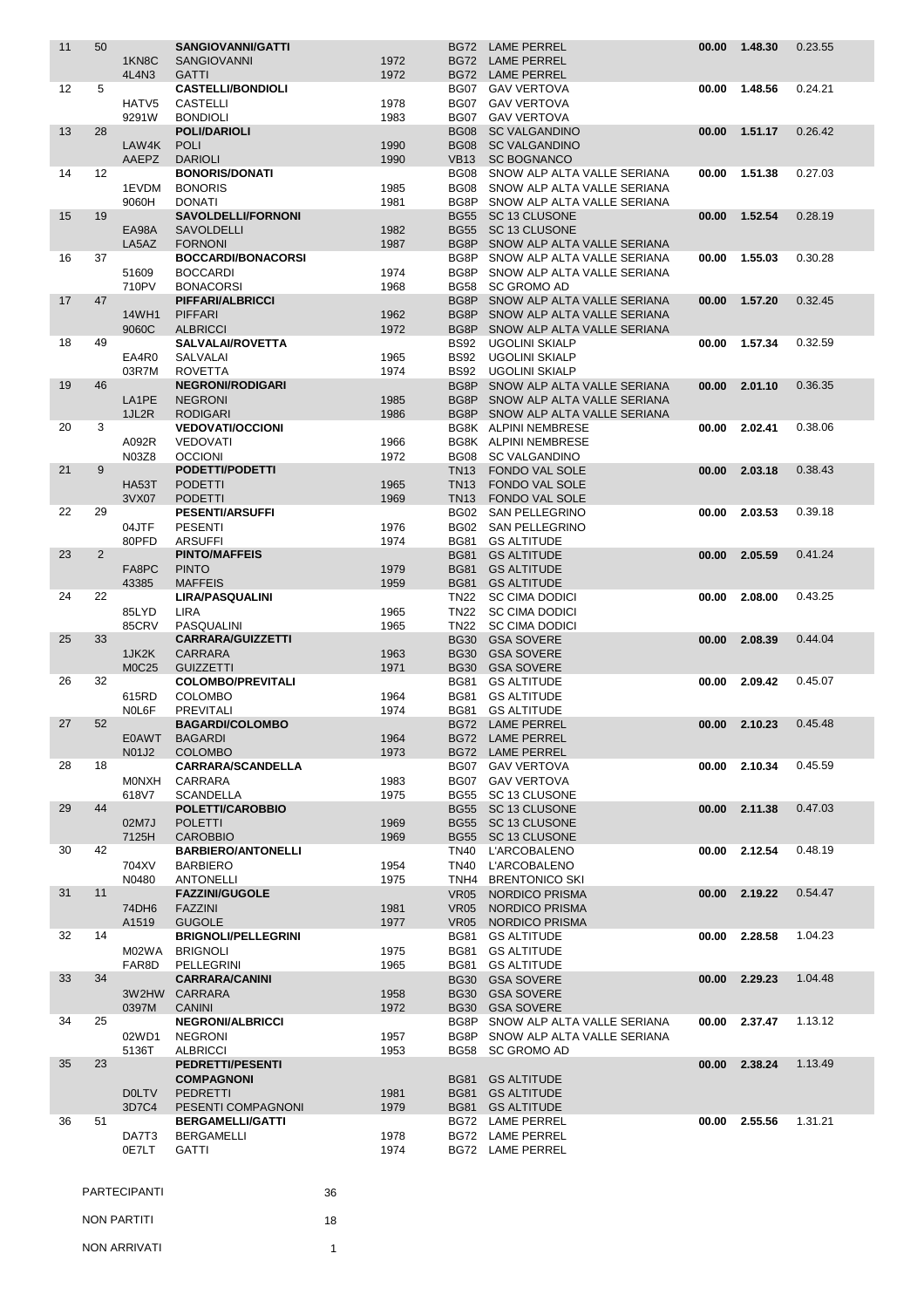| 16 |         | <b>GHISALBERTI/BARCELLA</b> |      | BG81 GS ALTITUDE |
|----|---------|-----------------------------|------|------------------|
|    | DOLTE L | GHISALBERTI Alessandro      | 1975 | BG81 GS ALTITUDE |
|    | C026E - | <b>BARCELLA Davide</b>      | 1967 | BG81 GS ALTITUDE |
|    |         |                             |      |                  |

SQUALIFICATI 0